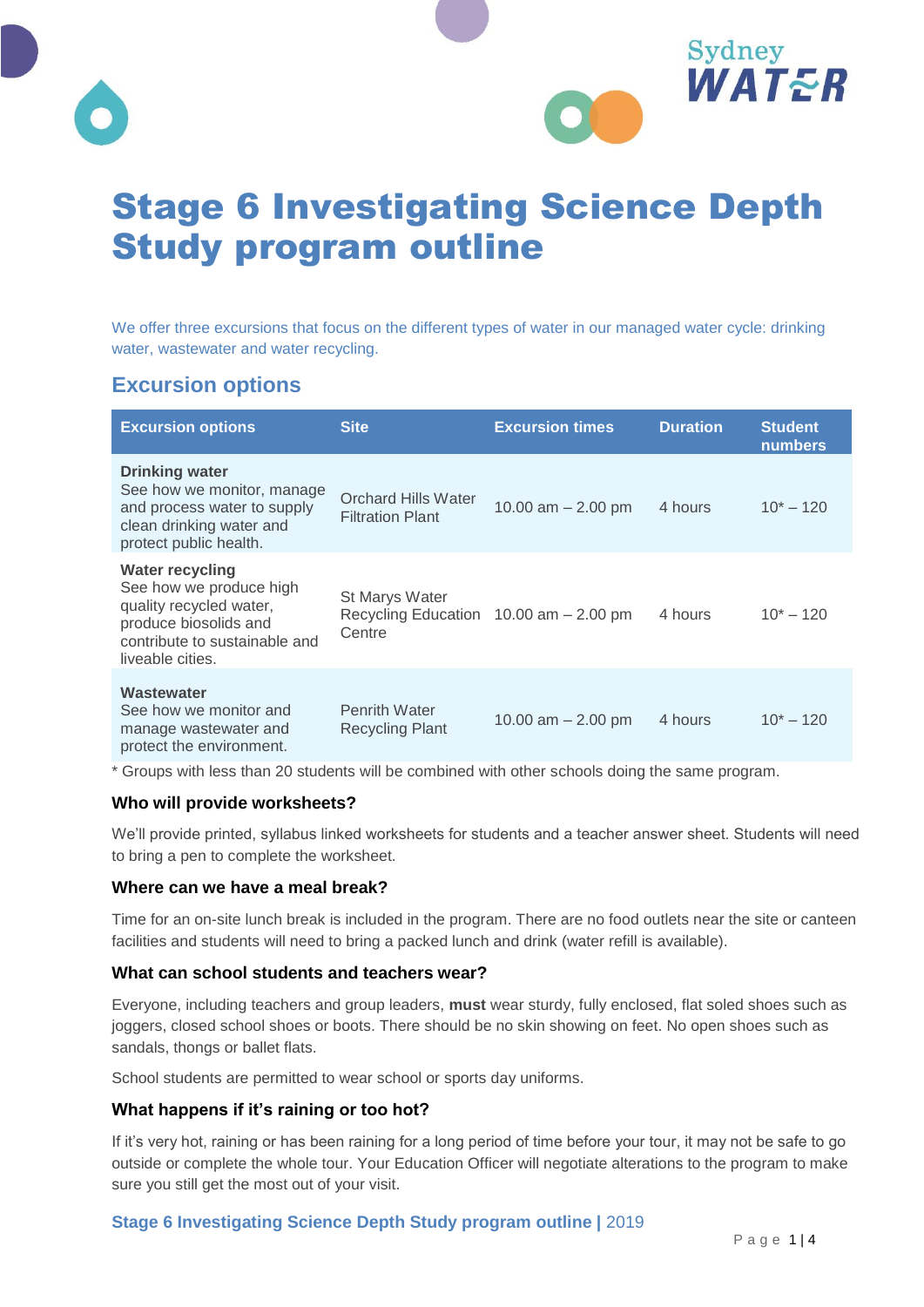





# **Excursion itineraries**

## **Stage 6 Investigating Science - Drinking water Depth Study at Orchard Hills Water Filtration Plant**

| <b>Arrival</b>      |                                                                                                     |  |  |  |
|---------------------|-----------------------------------------------------------------------------------------------------|--|--|--|
|                     | Receive an orientation and safety induction.<br>$\bullet$                                           |  |  |  |
| <b>Introduction</b> | Discuss the objectives of the excursion program.<br>$\bullet$                                       |  |  |  |
|                     | Discuss the importance of the application of science in industry to treat and manage<br>$\bullet$   |  |  |  |
|                     | drinking water to protect public health.                                                            |  |  |  |
| <b>Walking tour</b> | Identify the name and purpose of the different chemicals used throughout the process.<br>$\bullet$  |  |  |  |
| of the              | Observe how we monitor and manage the pH of raw water to optimise its buffering<br>$\bullet$        |  |  |  |
| filtration          | capacity and promote flocculation.                                                                  |  |  |  |
| plant.              |                                                                                                     |  |  |  |
|                     | Explore how changing variables (pH of raw water and concentration of coagulant)<br>$\bullet$        |  |  |  |
|                     | affects the efficiency of coagulation and flocculation in drinking water treatment.                 |  |  |  |
| Observe a           | Analyse data and to determine the optimal conditions (pH and coagulant volume) for<br>$\bullet$     |  |  |  |
| flocculation        | flocculation in a mock raw water sample.                                                            |  |  |  |
| demonstratio        | Use safe work practices and understand why risk assessments are conducted and<br>$\bullet$          |  |  |  |
| n experiment.       | followed in all workplaces.                                                                         |  |  |  |
|                     | Develop understanding of how increasing the pH of the water increases its natural<br>$\bullet$      |  |  |  |
|                     | buffering capacity.                                                                                 |  |  |  |
|                     | <b>Break</b>                                                                                        |  |  |  |
|                     | Perform tests on different sources of water with lab experiments and technology used<br>۰           |  |  |  |
| Hands-on            | by Sydney Water every day to ensure safe and high-quality drinking water.                           |  |  |  |
| water quality       | Gain understanding of water quality tests (pH, electrical conductivity, turbidity,<br>$\bullet$     |  |  |  |
| experiment.         | hardness) used to protect environment and public health.                                            |  |  |  |
|                     | Compare the quality of water sources and assess reliability and validity of the<br>$\bullet$        |  |  |  |
|                     | experiment and suggest improvements.                                                                |  |  |  |
| Water               | Learn how Sydney water manages water supply.<br>$\bullet$                                           |  |  |  |
| management          | Learn the role of governments, non-government organisations, individuals and<br>$\bullet$           |  |  |  |
| discussion          | communities in sustainable water management.                                                        |  |  |  |
| using urban         | Understand the importance of working scientifically skills, like communication, in the<br>$\bullet$ |  |  |  |
| water model.        | context of how people perceive scientific data.                                                     |  |  |  |
|                     | Discuss what water quality means and be a part of a blind taste test.<br>٠                          |  |  |  |
| <b>Conclusion</b>   | Discuss how the data collected throughout the day may be incorporated into a depth<br>$\bullet$     |  |  |  |
|                     | study.<br>Discuss their role in managing drinking water.<br>$\bullet$                               |  |  |  |
|                     | Discuss how to access online information from Sydney Water website and outline<br>$\bullet$         |  |  |  |
|                     | potential depth study ideas.                                                                        |  |  |  |
| <b>Departure</b>    |                                                                                                     |  |  |  |
|                     |                                                                                                     |  |  |  |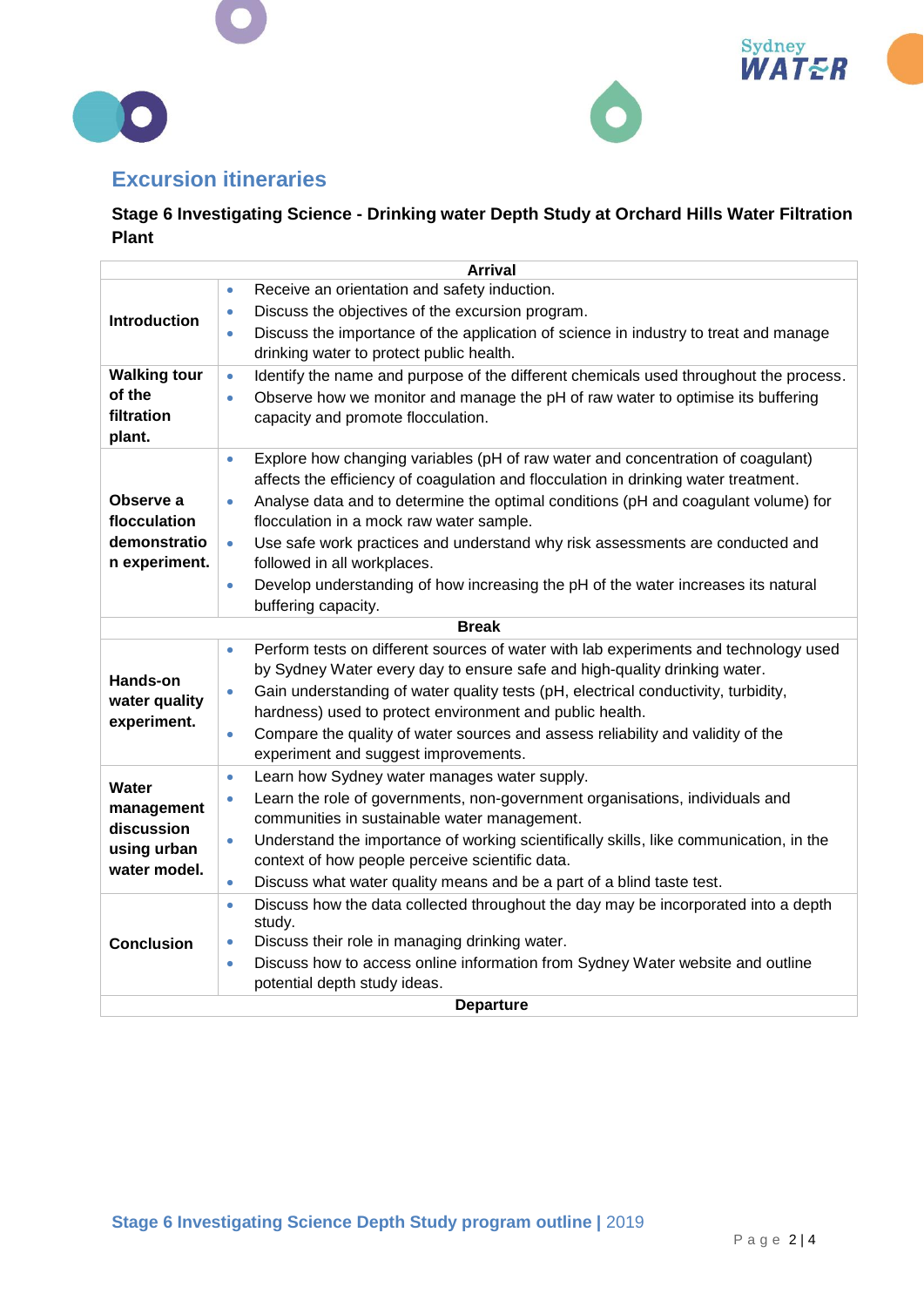





## **Stage 6 Investigating Science - Water Recycling Depth Study at St Marys Advanced Water Recycling Plant**

| <b>Arrival</b>                                                          |                                                                                                                             |  |  |  |
|-------------------------------------------------------------------------|-----------------------------------------------------------------------------------------------------------------------------|--|--|--|
|                                                                         | Receive an orientation and safety induction.<br>$\bullet$                                                                   |  |  |  |
|                                                                         | Discuss the objectives of the excursion program.]<br>$\bullet$                                                              |  |  |  |
| Introduction                                                            | Discuss the importance of the application of science in industry to treat and manage<br>$\bullet$                           |  |  |  |
|                                                                         | wastewater to create high quality recycled water and biosolids to protect the                                               |  |  |  |
|                                                                         | environment and build sustainable cities.                                                                                   |  |  |  |
| <b>Water</b><br>management<br>discussion<br>using urban<br>water model. | Discuss the properties of matter and the processes in wastewater treatment prior to<br>$\bullet$                            |  |  |  |
|                                                                         | recycling processes.                                                                                                        |  |  |  |
|                                                                         | Learn the role of governments, non-government organisations, individuals and<br>$\bullet$                                   |  |  |  |
|                                                                         | communities in sustainable water management.                                                                                |  |  |  |
|                                                                         | Examine the disposal, removal and recycling of organic substances in wastewater<br>$\bullet$                                |  |  |  |
|                                                                         | treatment.                                                                                                                  |  |  |  |
|                                                                         | identify environmental, economic and sociocultural implications of obtaining, using<br>$\bullet$                            |  |  |  |
|                                                                         | and disposing of organic substances in the water industry.                                                                  |  |  |  |
| Observe a<br>flocculation                                               | Perform first-hand investigations to determine the optimal conditions (polymer<br>$\bullet$                                 |  |  |  |
|                                                                         | volume and mixing speed) for flocculation of a mock wastewater sample                                                       |  |  |  |
|                                                                         | Observe how the structure of polyacrylamide relates to its properties and uses and<br>$\bullet$                             |  |  |  |
| and biosolids                                                           | how it improves the efficiency of wastewater treatment                                                                      |  |  |  |
| demonstration                                                           | Identify how polymer (cationic polyacrylamide) is used on-site both as a flocculant<br>$\bullet$                            |  |  |  |
|                                                                         | and as a biosolids dewatering aid to protect the environment.                                                               |  |  |  |
|                                                                         | <b>Break</b>                                                                                                                |  |  |  |
|                                                                         | Identify the name and purpose of the different chemicals used throughout the<br>$\bullet$                                   |  |  |  |
| <b>Walking tour of</b>                                                  | process.                                                                                                                    |  |  |  |
| the plant                                                               | Observe how we monitor and manage the pH of raw water to optimise its buffering<br>$\bullet$                                |  |  |  |
|                                                                         | capacity and promote flocculation.                                                                                          |  |  |  |
|                                                                         | Use an interactive catchment model to explore Sydney's urban environment, the<br>$\bullet$                                  |  |  |  |
|                                                                         | urban water cycle and managing impacts on the environment                                                                   |  |  |  |
|                                                                         | Perform tests on different sources of water with lab experiments and technology<br>$\bullet$                                |  |  |  |
| Hands-on                                                                | used by Sydney Water every day to ensure it produces safe and high-quality                                                  |  |  |  |
| water quality                                                           | recycled water                                                                                                              |  |  |  |
| experiment.                                                             | Gain understanding of water quality tests (pH, electrical conductivity, turbidity,<br>$\bullet$                             |  |  |  |
|                                                                         | hardness) to protect environment and public health.                                                                         |  |  |  |
|                                                                         | Compare the quality of water sources and assess reliability and validity of the<br>$\bullet$                                |  |  |  |
|                                                                         | experiment and suggest improvements.                                                                                        |  |  |  |
|                                                                         | Discuss how the data collected throughout the day may be incorporated into a depth<br>$\bullet$                             |  |  |  |
| <b>Conclusion</b>                                                       | study.<br>Discuss their role in the urban water cycle.                                                                      |  |  |  |
|                                                                         | $\bullet$                                                                                                                   |  |  |  |
|                                                                         | Discuss how to access online information from Sydney Water website and outline<br>$\bullet$<br>potential depth study ideas. |  |  |  |
|                                                                         |                                                                                                                             |  |  |  |
| <b>Departure</b>                                                        |                                                                                                                             |  |  |  |